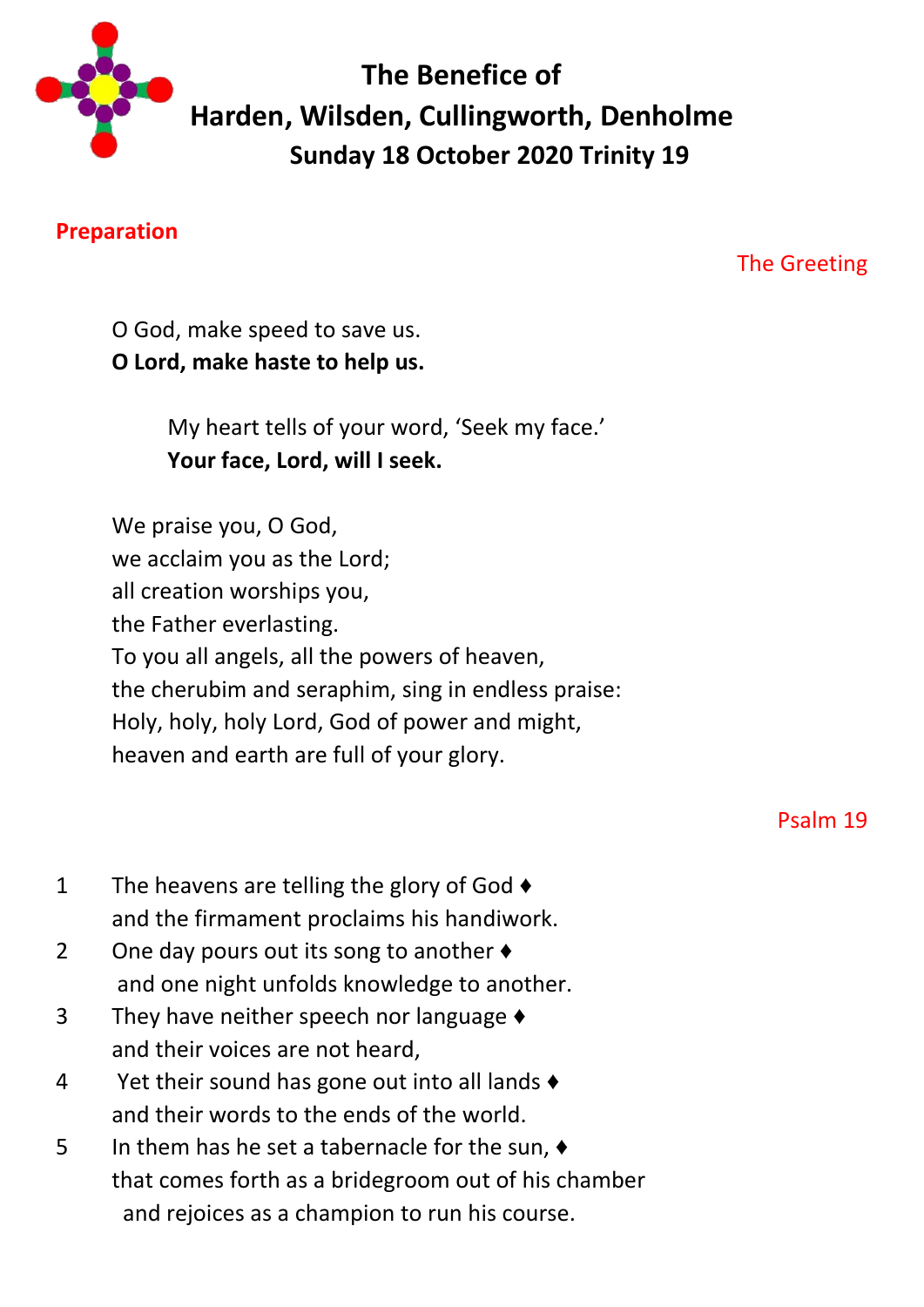- 6 It goes forth from the end of the heavens and runs to the very end again, ♦ and there is nothing hidden from its heat.
- 7 The law of the Lord is perfect, reviving the soul;  $\blacklozenge$  the testimony of the Lord is sure and gives wisdom to the simple.
- 8 The statutes of the Lord are right and rejoice the heart;  $\triangleleft$  the commandment of the Lord is pure and gives light to the eyes.
- 9 The fear of the Lord is clean and endures for ever; ♦ the judgements of the Lord are true and righteous altogether.
- 10 More to be desired are they than gold, more than much fine gold, ♦ sweeter also than honey, dripping from the honeycomb.
- 11 By them also is your servant taught  $\blacklozenge$ and in keeping them there is great reward.
- 12 Who can tell how often they offend? ♦ O cleanse me from my secret faults!
- 13 Keep your servant also from presumptuous sins lest they get dominion over me; ♦ so shall I be undefiled, and innocent of great offence.
- 14 Let the words of my mouth and the meditation of my heart be acceptable in your sight, ♦ O Lord, my strength and my redeemer.

**Glory to the Father and to the Son and to the Holy Spirit; as it was in the beginning is now and shall be for ever. Amen.**

*Christ, the sun of righteousness, rise in our hearts this day, enfold us in the brightness of your love and bear us at the last to heaven's horizon; for your love's sake. Amen*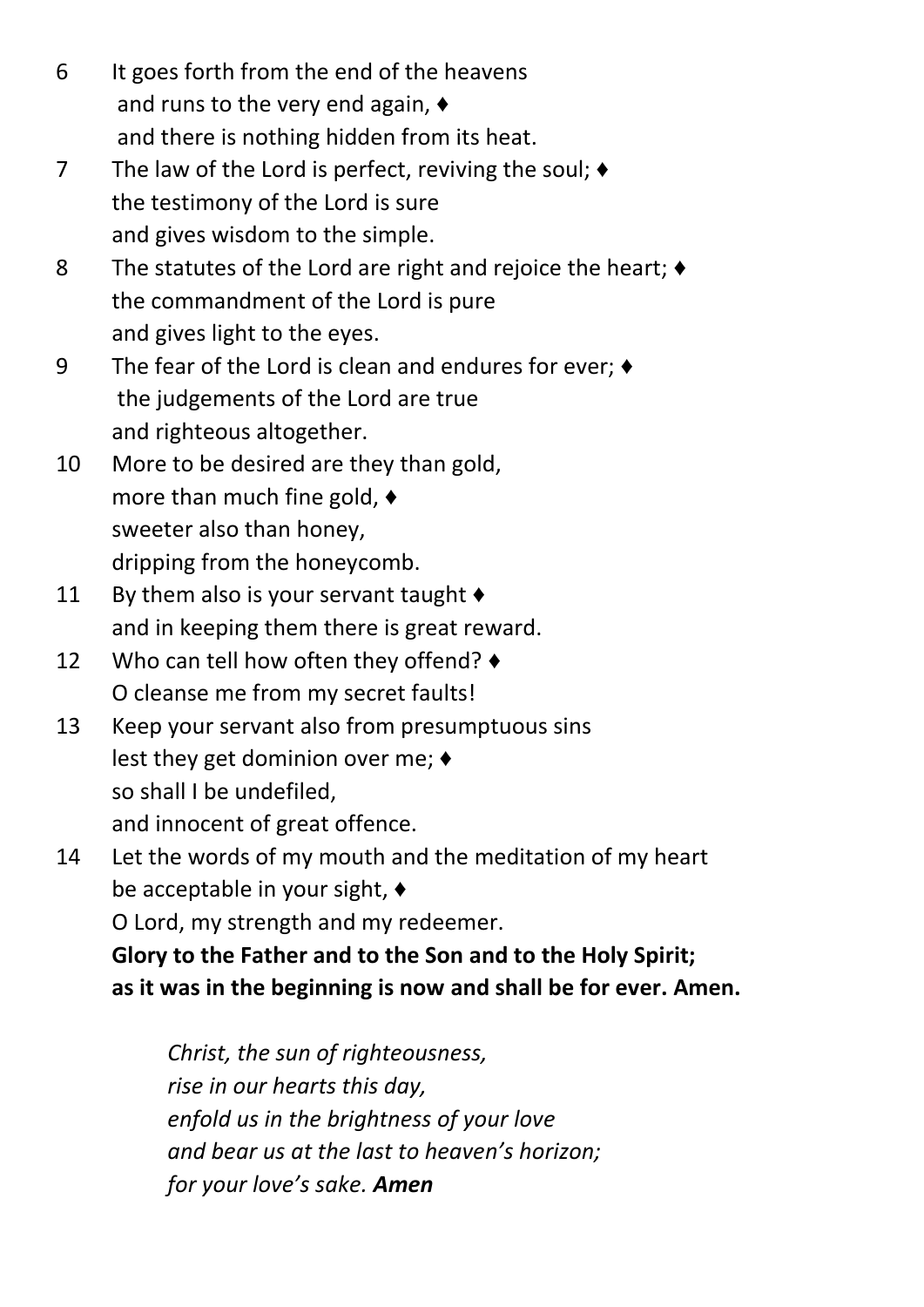O God, forasmuch as without you We are not able to please you; Mercifully grant that your Holy Spirit May in all things direct and rule our hearts; Through Jesus Christ your Son our Lord, Who is alive and reigns with you, In the unity of the Holy Spirit, One God, now and for ever. Amen

#### First Reading: **1 Thessalonians 1:1-10**

Paul, Silvanus, and Timothy,

To the church of the Thessalonians in God the Father and the Lord Jesus Christ:

Grace to you and peace.

We always give thanks to God for all of you and mention you in our prayers, constantly remembering before our God and Father your work of faith and labour of love and steadfastness of hope in our Lord Jesus Christ. For we know, brothers and sisters beloved by God, that he has chosen you, because our message of the gospel came to you not in word only, but also in power and in the Holy Spirit and with full conviction; just as you know what kind of people we proved to be among you for your sake. And you became imitators of us and of the Lord, for in spite of persecution you received the word with joy inspired by the Holy Spirit, so that you became an example to all the believers in Macedonia and in Achaia. For the word of the Lord has sounded forth from you not only in Macedonia and Achaia, but in every place where your faith in God has become known, so that we have no need to speak about it. For the people of those regions report about us what kind of welcome we had among you, and how you turned to God from idols, to serve a living and true God, and to wait for his Son from heaven, whom he raised from the dead—Jesus, who rescues us from the wrath that is coming.

This is the Word of the Lord **Thanks be to God**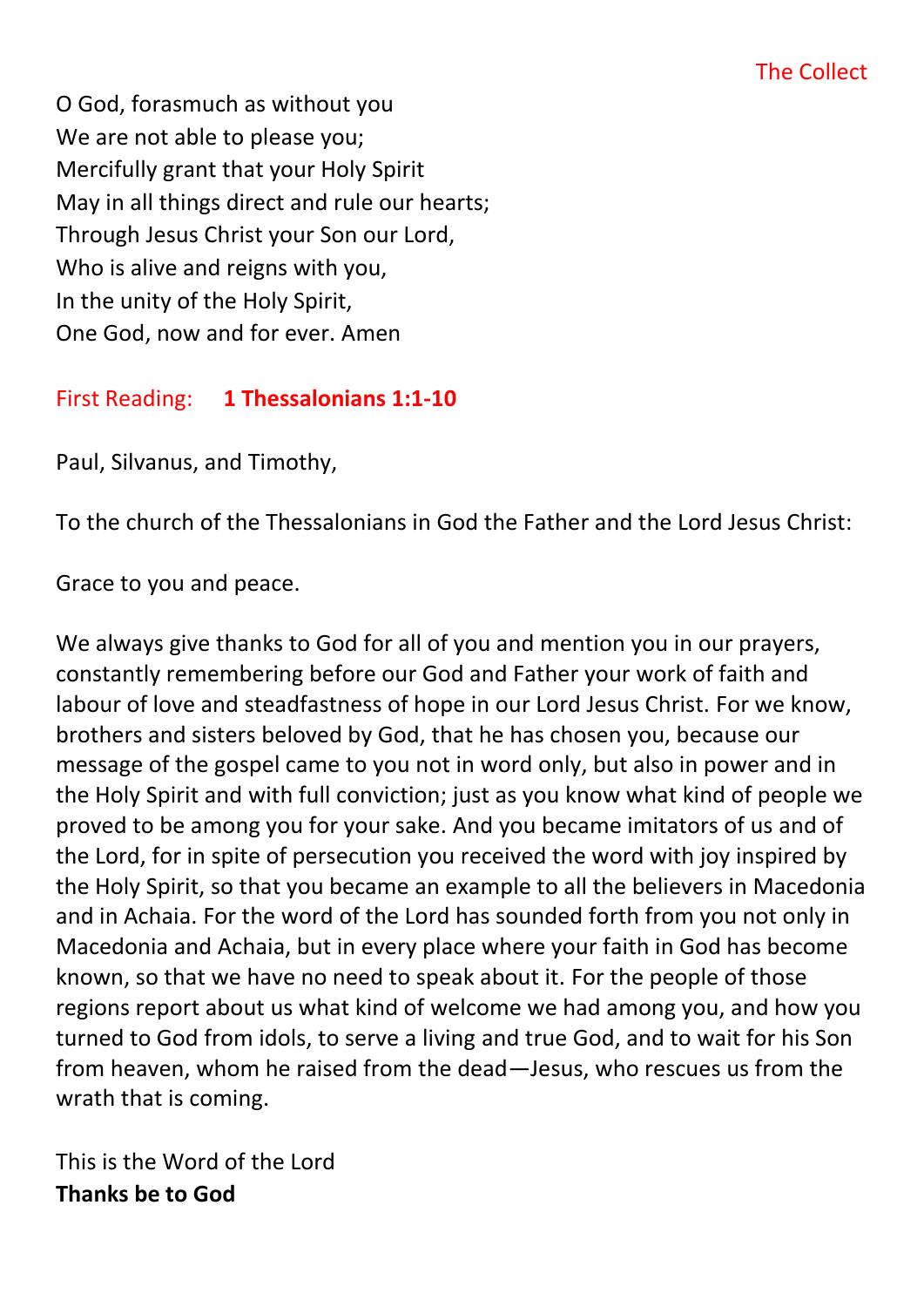Then the Pharisees went and plotted to entrap him in what he said. So they sent their disciples to him, along with the Herodians, saying, 'Teacher, we know that you are sincere, and teach the way of God in accordance with truth, and show deference to no one; for you do not regard people with partiality. Tell us, then, what you think. Is it lawful to pay taxes to the emperor, or not?' But Jesus, aware of their malice, said, 'Why are you putting me to the test, you hypocrites? Show me the coin used for the tax.' And they brought him a denarius. Then he said to them, 'Whose head is this, and whose title?' They answered, 'The emperor's.' Then he said to them, 'Give therefore to the emperor the things that are the emperor's, and to God the things that are God's.' When they heard this, they were amazed; and they left him and went away.

This is the Gospel of the Lord, **Praise to you, O Christ**

#### Reflection by Chris Wilcock

I'm sure most of us will be familiar with the phrase "Catch-22", which is usually used when we find ourselves having to make a decision which could go either way. In other words a dilemma.

The origin of the saying comes from the novel by American novelist Joseph Heller. He began writing the book in 1953 and it was published in 1961. It has often been cited as being one of the most significant novels of the twentieth century. The novel examines the absurdity of war and military life through the experiences of a group of American service men in the Second World War, who attempt to maintain their sanity while fulfilling their service requirements so that they may return home.

In Matthew 22. 15 – 22 we find Jesus in a "Catch-22" situation. The Pharisees put a question to Jesus with the sole intention of catching him out. The question as to whether or not it was lawful to pay taxes to Caesar was a serious one and it put Jesus in a Catch-22 position. If he said it was lawful, he would be regarded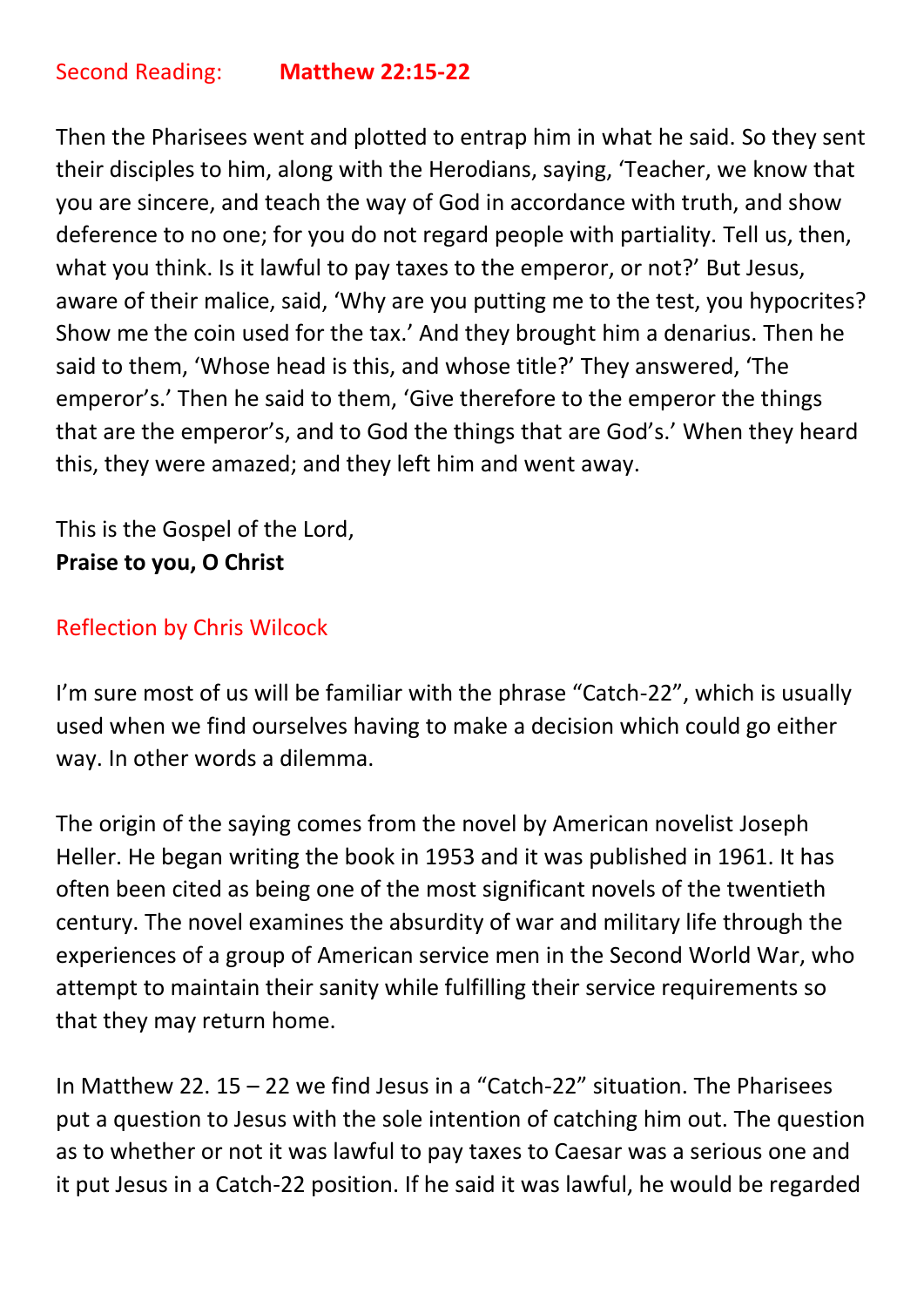as a traitor to the Jewish cause and the Jewish religion. If he said it was unlawful, he could be accused of stirring up rebellion against Rome.

But Jesus is not so easily caught out. His answer implied that there need not be a conflict between the demands of the State and those of God. The State has a role, but its power is limited and does not supplant God. From this principle Christians deduced that they could accommodate loyalty to the State.

Today we have many people who have dual citizenship – citizens of two counties. Every Christian has dual citizenship.

We are all citizens of the country in which we live or in which we were born. We owe to the State many benefits. To its forces of law and order and the fact that we are able to live in peace and security. To its public services we owe transport, water, light etc. In our welfare state we also owe our education, medical care and so on.

All of these benefits mean we are under obligation to the State and the legitimate State has rights, and as Christians we will respect those rights. We will be responsible citizens and, as far as we are able, must play our part in making our country a good place for all its citizens. Failure to be a good citizen is a failure in Christian duty. To cheat the State is to cheat our fellow citizens, and to cheat our fellow citizens is to cheat God.

But, as Christians, we are also citizens of the Kingdom of Heaven. To it we owe certain other privileges, and to it we also have obligations. In many cases the two responsibilities do not clash. But at times they may. And when they do, Christians will spontaneously know what comes first.

What Jesus gave us was only a principle. He didn't give a detailed theory of political obligations or a blue-print for Church-State relations. Christians must work out the implications of it. In practice it is not always easy to say this is for Caesar and that for God. Life can't be split into two clearly defined parts – the secular part and the religious part.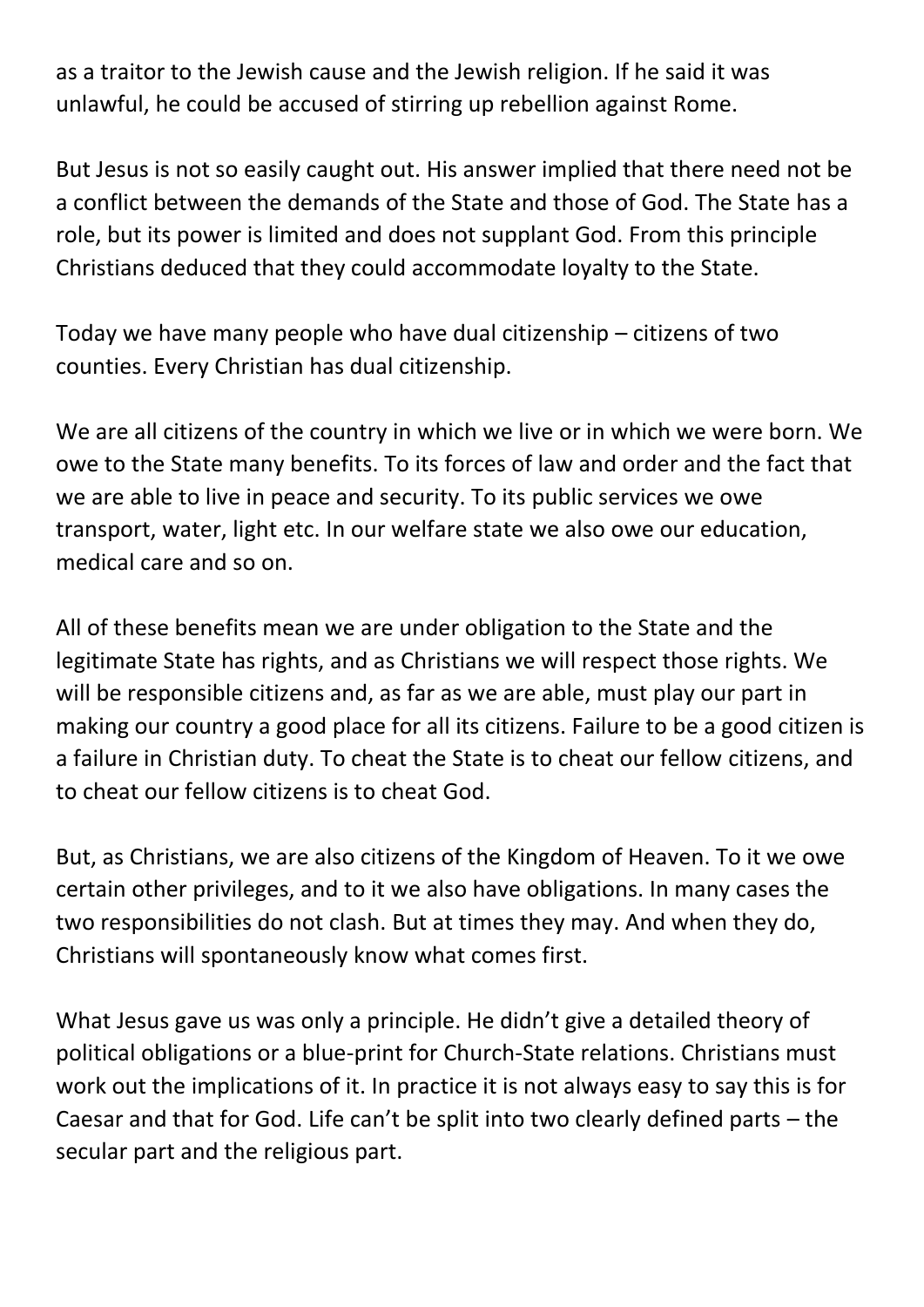However, history shows us that in most cases separation of Church and State is absolutely essential. But when Jesus said, "Give to Caesar what belongs to Caesar," his assumption was that Caesar's claim would be just. He wasn't giving Caesar a blank cheque.

Christians can sometimes be faced with a real dilemma – how to be a Christian in a secular world where our laws may often be unchristian. However, if we are to be true Christians, we must strive to be good citizens of our country and at the same time good citizens of the Kingdom of Heaven. We will fail neither in our duty to God nor to our fellow men and women.

In these testing times we might be tempted to ignore what our government is trying to achieve in the face of uncertainty. We can set an example by being good citizens and sticking to the rules and government guidance, at the same time fulfilling our obligations as citizens of the Kingdom of Heaven.

As Christians our first and deepest loyalty is to God. To God alone we render worship, but in other things we gladly acknowledge and serve secular powers, praying that they will rule wisely and justly.

### Prayers of Intercession led by Astrid Hansen

Lord we come to you today in worship, in praise and thanksgiving for so much in our lives, and because you have invited us to we come also with prayers of intercession, of asking, of trusting in your mercy.

We thank you for the beauty of trees, fields and hills around us and for those favourite places we can visit in our memories. We give thanks for the wonders of nature all over the Earth and pray that people everywhere are inspired to respect and protect our world.

Lord in your mercy: **Hear our prayer**

Lord we come to you in awareness that wherever we are joining in worship today we are part of the great family of Christians throughout the world. We pray for the Church throughout the world and that in those countries where Christians face discrimination and oppression, they may feel the strength and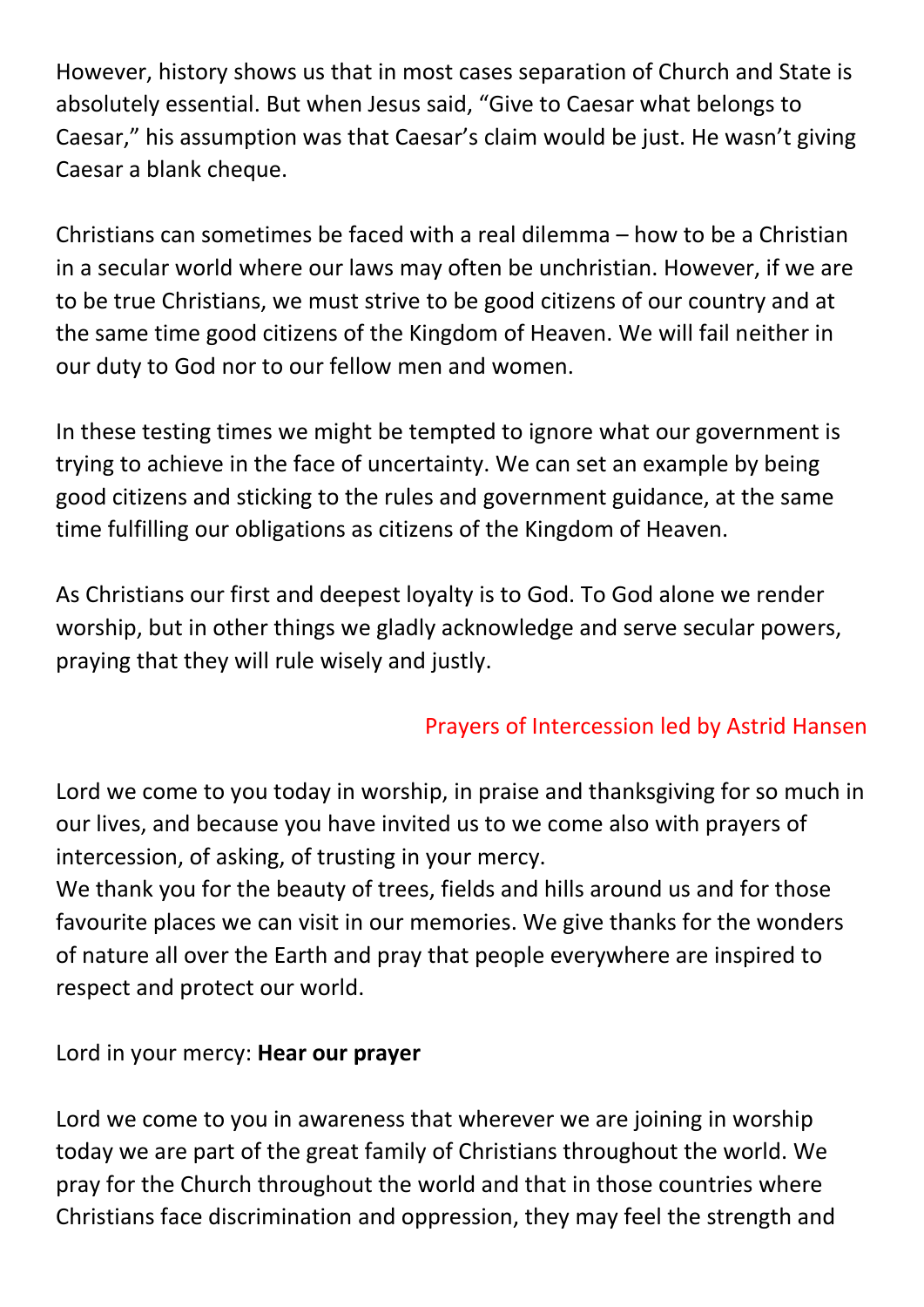comfort of your loving arms. Wherever your people struggle Lord, through danger or disaster or simply by being surrounded by different values, bring us we pray, strength, comfort and hope.

#### Lord in your mercy: **Hear our prayer**

As fears and anxieties about Covid 19 continue, we pray for those who are ill, those waiting in isolation, those in our communities at greatest risk, those confused by restrictions, those least able to cope with their altered lives. We pray for all those providing medical and social care and we give thanks for the support provided locally, arranged by church and community and the many who are showing themselves to be such true friends and neighbours at a time of need.

*Take a few moments to think of those you know in greatest need and those who are supporting you.*

#### Lord in your mercy: **Hear our prayer**

Let us pray for those who are working to understand and combat the virus, and for political leaders who must balance so many, often conflicting, needs arising from this pandemic as well as all the ongoing national and international political issues. Lord uphold men and women in positions of authority and give them wisdom, courage and compassion and the grace to work together for the common good.

#### Lord in your mercy: **Hear our prayer**

Within our parish and benefice Lord we pray for guidance. Help us to work together generously and cheerfully, using the gifts you have given us, to further your work and bring your love to our communities. We pray for all our clergy and lay leaders who help us even in these difficult times to grow in knowledge and love of each other, through all the variety of opportunities for worship, reflection, discussion and virtual social events.